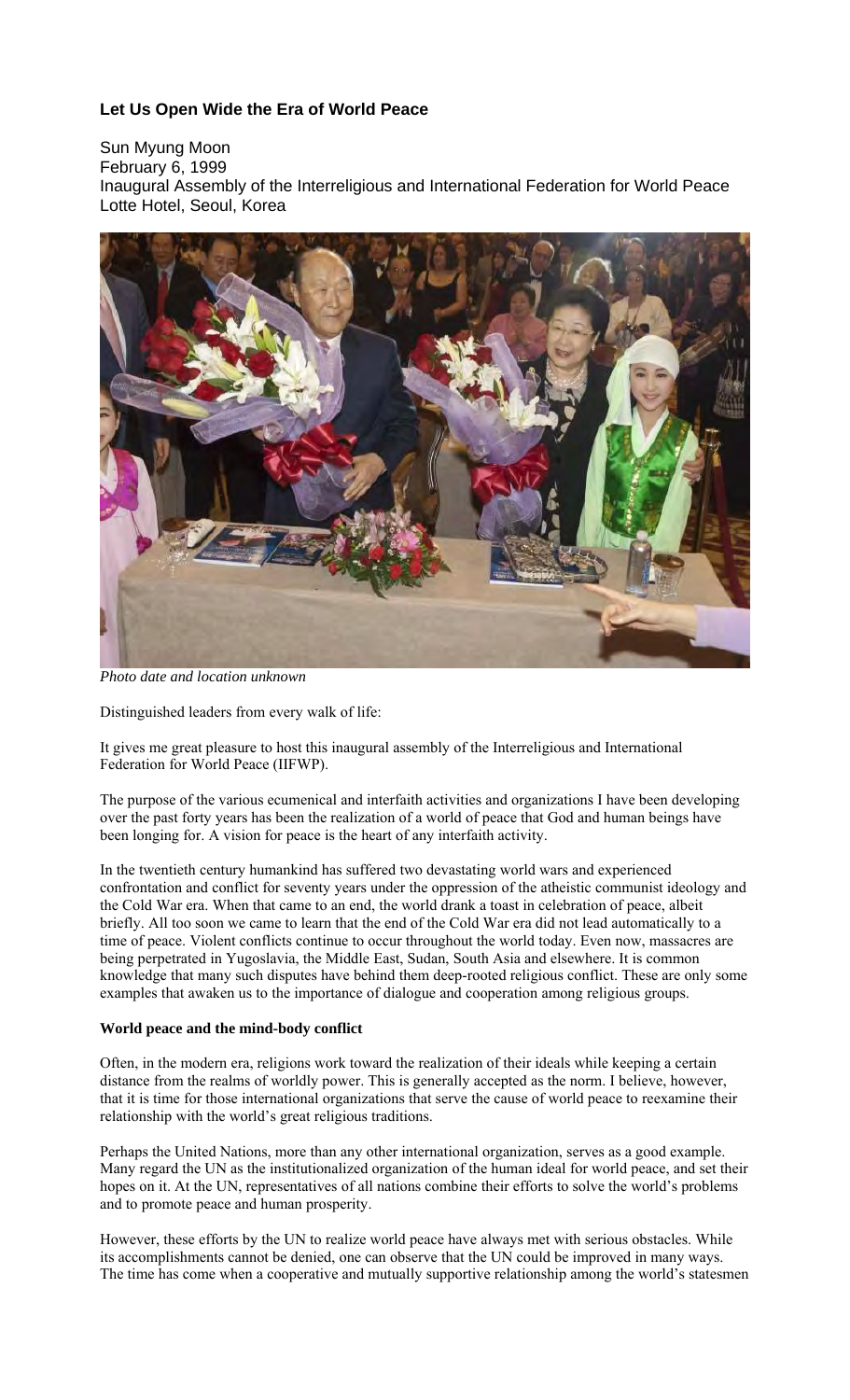and religious leaders is desperately needed.

Originally, human beings were meant to live with their mind and body united, responding to the complete, true love of God. Because human beings were created to be God's sons and daughters, resembling Him, their mind and body should not fight. Instead, they should create true unity. God's mind and body are not in conflict. Almighty God could never have any conflict within Himself. The human ideal of unified mind and body is realized when a person fully possesses the true love of God. The words from the Bible, "Blessed are the peacemakers, for they will be called children of God," (Matt. 5:9) are also based on the premise that the ideal of unity of mind and body is to be attained on the basis of a relationship with our Heavenly Father. Due to the human Fall people lost the standard of unity and harmony between their mind and body, and have thus been living in self-contradiction and conflict. Moreover, the battle of the mind and body within the individual has expanded to the level of the family, society, nation and world. Cain's killing of his younger brother Abel originated from this.

All the conflicts and wars that the world has witnessed since the beginning of history have been, in essence, the battle between the Cain side, which is on the side of relative evil, and the Abel side, which is on the side of relative good. The struggle between the Cain and Abel sides should be terminated and everything restored to its original state. Likewise, the confrontation between our mind and body should be brought to an end, and harmony and unity regained.

We have to apply the principle of individual mind-body unity on the global level. For this purpose, I established the Inter-Religious Federation for World Peace, representing the world of the mind, and the Federation for World Peace, representing the world of the body. Together, they embrace the total concept of world peace.

Because the problems in human history have not just been political problems at the root, merely social or political solutions have always been insufficient. Most societies are governed politically, but on the other hand, at the official, cultural, and political base, there is religion. In fact, in most people's hearts religious loyalty has far more importance than political loyalty.

## **The role of religions in leading the world**

It is now time for religion to exert genuine leadership in the world. I believe that religious people should feel responsible for the situation of humankind, and for resolving the various inequities of this age. Profound self-reflection is surely a prerequisite to this.

Religious people have failed to set an example in the practice of love. Now is indeed the time for them to repent for not having exerted themselves fully for the sake of world salvation. Instead, they have been absorbed in the pursuit of individual salvation and denominational interests. Mere belief in love is not enough. It must be accompanied by its practice. God is calling the leaders of society, but in particular the religious leaders. He wants us to challenge the injustices and sins of the world and establish true love in their place. All religious people should become one in heart, representing and carrying out God's aspirations for all people.

World peace can be realized through a synergy between the statesmanship and measures of politicians, who represent the body and the secular world, and the wisdom and effort of religious leaders, who represent the mind and the world of the spirit. The time has come for us to seriously reflect even on such a matter as restructuring the United Nations.

Let us imagine the UN adopting a two-house structure. We can think of changing the existing United Nations, which consists of national representatives who speak for their own nation's interests. Consider establishing a religious council or UN senate, consisting of distinguished religious leaders and leaders in fields pertaining more to the heart -- for example, culture and education. As a body representing a global perspective, this religious council would have to address the interests of all people, transcendent of regions or nations. Through mutual respect and cooperation, these two houses of the UN would be able to contribute enormously to the realization of world peace. The political wisdom of the world's leaders could thus be effectively complemented by the wisdom and vision of the world's most prominent religious leaders.

I am confident that the moral vision and exemplary lifestyle of religious leaders can be a lamp for humankind, not only pointing the way to the world beyond this one, but also teaching the road to genuine happiness and peace on this earth.

Religious leaders should become ideal leaders who not only inherit and pass on the precious and holy wisdom of their great traditions, but also lead lives of unselfish service. Selfishness disqualifies any leader, whether religious or political.